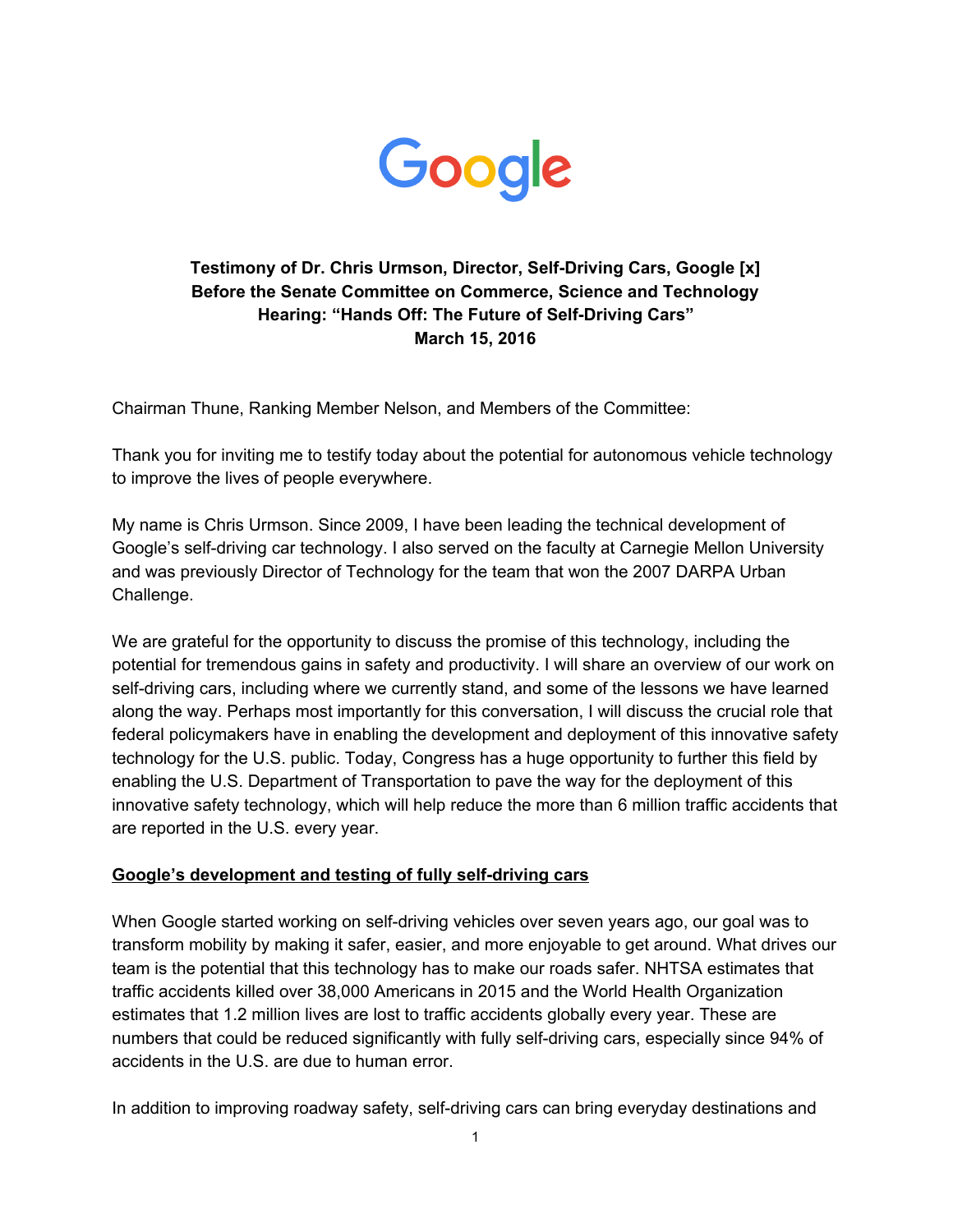new opportunities within reach of those who might otherwise be excluded by their inability to drive a car. For people who are blind, elderly, or living with conditions that would otherwise make driving difficult or impossible, this technology offers the promise of mobility and independence that has never before been available. One woman in Southern California who lost her ability to drive 15 years ago told us, "my life has become very expensive, complicated, and restricted" since she had to start paying drivers and enduring long waits for buses and trains.

The technology also has the potential to reduce current federal spending pressures for roadways, parking, and public transit — all of which were key considerations in this Committee's work on the recently-passed FAST Act. Over the next three decades, the U.S. Department of Transportation expects that self-driving cars will play a key role in reducing transit operating costs, improving highway efficiency, and freeing up existing parking infrastructure (which currently takes up a total area of 3,000 square miles in the U.S., equivalent to the size of Connecticut).<sup>1</sup>

These benefits are closer to being unlocked now that significant portions of the automotive industry are investing in self-driving car technology. In the years immediately following the DARPA Urban Challenge, both government and private sector investments in this technology were extremely limited, but now a wide range of companies across the auto and tech industries — including those testifying on this panel today — are placing bets on self-driving cars.

Between 2011 and 2013 our development efforts focused on autonomous driving for highways by modifying existing vehicles like the Toyota Prius and the Lexus RX450h. Our early tests involved employees driving manually up to a freeway, engaging the autonomous mode, and then monitoring the car until the exit. But in 2013, we decided that to fully realize the safety promise of this technology and serve the most people — even those without a license — our technology needed to be capable of doing all the driving, without human intervention necessary. NHTSA defines this as "fully autonomous vehicles," or "Level 4" on a NHTSA scale for automation established in 2013. Developing a car that can shoulder the entire burden of driving is crucial to safety: we saw in our own testing that the human drivers can't always be trusted to dip in and out of the task of driving when the car is encouraging them to sit back and relax<sup>2</sup>. The Virginia Tech Transportation Institute has measured this phenomenon extensively and found that human operators of partially self-driving cars in a NHTSA-sponsored study took up to 17 seconds to respond to alerts and take control of the vehicle $3$ .

That's why in 2014, we announced that we were developing a new self-driving vehicle prototype from the ground up — one designed to require no human intervention to get from point A to

*<sup>1</sup> U.S. Department of Transportation, "Beyond Traffic 2045: Trends and Choices," February 2, 2015,*

*<sup>&</sup>lt;https://www.transportation.gov/sites/dot.gov/files/docs/Draft\_Beyond\_Traffic\_Framework.pdf>.*

*<sup>2</sup> Google SelfDriving Car Project, Monthly Report, October 2015*

*<sup>&</sup>lt;http://static.googleusercontent.com/media/www.google.com/en//selfdrivingcar/files/reports/report1015.pdf>*

<sup>&</sup>lt;sup>3</sup>National Highway Traffic Safety Administration, "Human Factors Evaluation of Level 2 and Level 3 Automated Driving Concepts," *August 2015*

*<sup>&</sup>lt;http://www.nhtsa.gov/DOT/NHTSA/NVS/Crash%20Avoidance/Technical%20Publications/2015/812182\_HumanFactorsEvalL2L3 AutomDrivingConcepts.pdf>*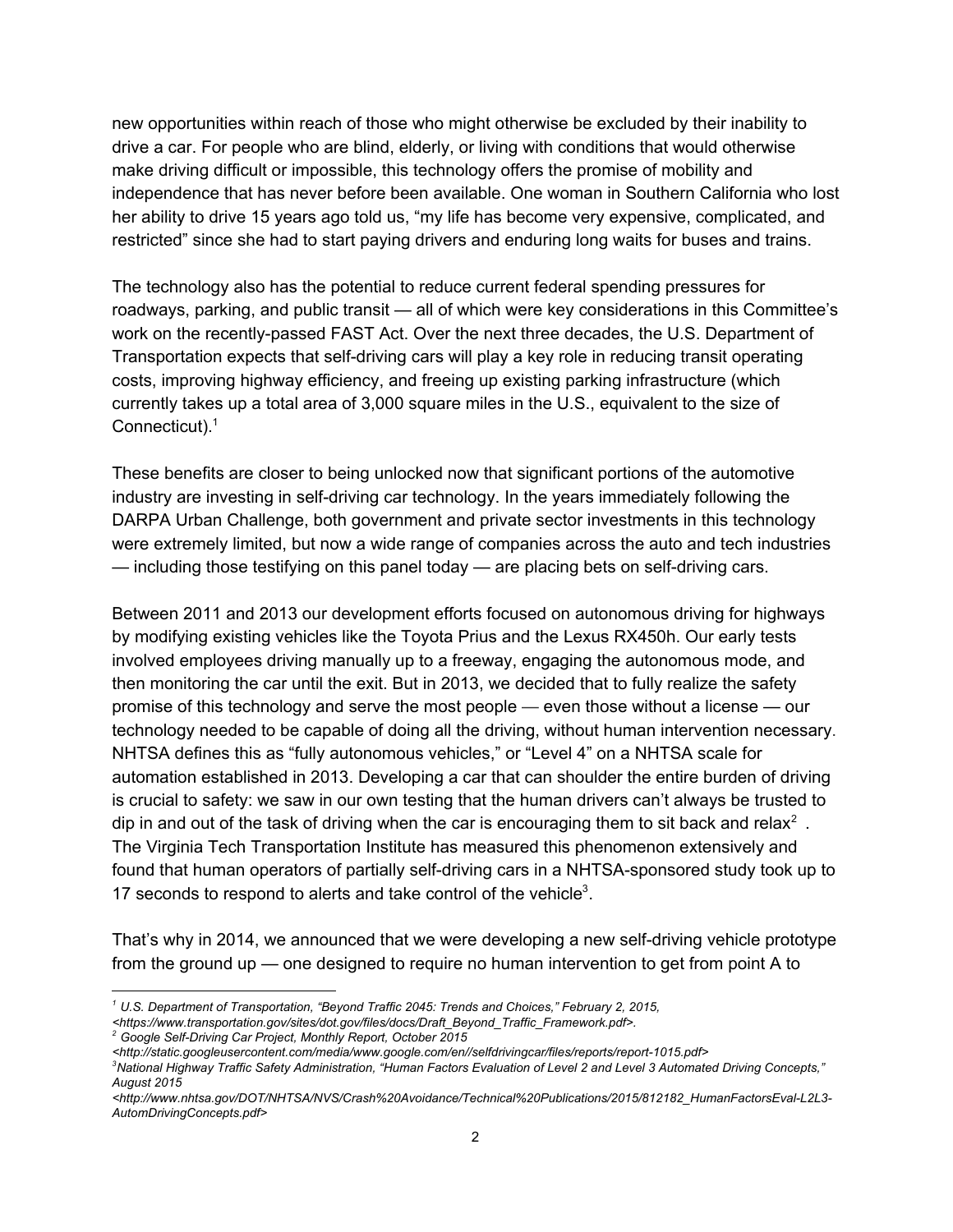point B. Exploring what such a vehicle could look like meant making big changes to the features of a car and building in some unique capabilities. For example, we were able to:

- Change the shape of the vehicle so our radar, laser, and camera sensors can be placed for an optimal 360-degree field of view and see as far out as two football fields;
- Build in backup self-driving systems for braking, steering, computing, and more in the event that one of the main systems fails;
- Build in new protections for pedestrians. The front of our prototype vehicles is padded with a special foam-like material that absorbs the energy of an impact, their windshields are made from a flexible material, and their side mirrors are magnetic and easily break away;
- Take out the steering wheel and pedals, as the software is responsible for the driving;
- Bake in defensive driving behavior to avoid having the car get into tricky situations. Our car doesn't get tired, distracted, or angry. They're designed to stay out of other drivers' blind spots, nudge away from lane-splitting motorcycles, and pause for 1.5 seconds after traffic lights turn green to avoid red light runners.

Today, our fleet includes 33 of these prototype vehicles and 23 modified Lexus SUVs. For now, test drivers are aboard all of our vehicles to monitor how the cars drive, and to provide feedback to our engineering team. All our prototype vehicles are equipped with removable steering wheels, accelerator pedals, and brake pedals that allow our test drivers to take over driving if needed while testing.

We have been testing our vehicles on California's public roads for over 7 years, and we recently expanded testing to parts of Austin, Texas, and Kirkland, Washington. So far, we've driven over 1.4 million miles in autonomous mode — that's the equivalent of 108 years on the road, based on a typical American adult driving about 13,000 miles per year.

In our 7 years of testing, we've been involved in 17 minor crashes while driving autonomously. We publish details about the circumstances of every crash on our website, regardless of its severity. While the vast majority of these incidents have been a result of distracted or inattentive driving by other human drivers on the road, we investigate each event and determine whether any improvements to our software and hardware are needed. Using our simulator, we replay and analyze each incident and test our software against hundreds of variations on the same event (for example, we simulate different speeds and positions of other vehicles). We take anything we learn and roll these changes out to our entire fleet.

Testing on public roads allows our cars to experience real, complex scenarios that help us improve our systems. We're also constantly testing, analyzing and evaluating how our software performs in multiple other ways, including on the test track and in our simulator (in which our software drives more than 3 million miles a day).

We look forward to learning how different communities perceive and interact with our vehicles.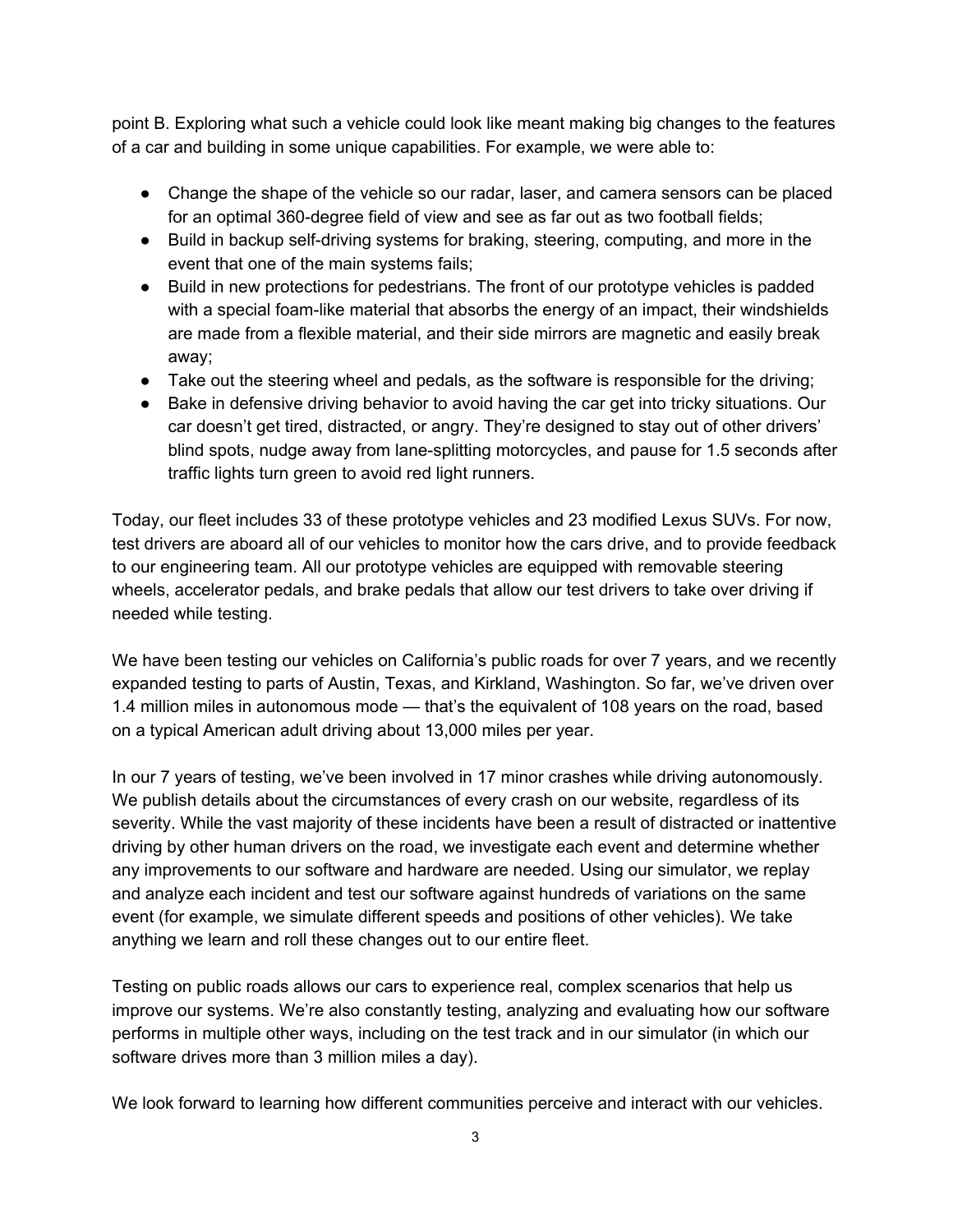We publish monthly reports with summaries of how far we've traveled, new capabilities we're adding, and any accident encountered<sup>4</sup>. Getting people's reactions and feedback is an important part of the learning process. We want to see how people might think differently about a vehicle when it ultimately requires them to do nothing but get in, buckle up, and ride. Educating people about the technology is an important step in building consumer confidence in this life-saving innovation. So far we've found that people find it very mentally freeing and relaxing to just get in and not have to do anything more than press a button.

## **Federal leadership is needed to enable fully self-driving cars**

The federal government plays a pivotal role in setting safety standards for motor vehicles with the powers that Congress vested in NHTSA more than half a century ago. We're encouraged that the Department of Transportation (DOT) has recognized the safety, environmental, and accessibility benefits of self-driving cars. Secretary Foxx has pledged to work quickly with federal and state policy makers to ensure the right policies and guidance are in place to encourage innovation in this field. We welcomed his commitments in January to develop tools, including possible new authorities for NHTSA and DOT, to ensure that self-driving cars can be safely deployed at scale.

The leadership of the federal government is critically important given the growing patchwork of State laws and regulations on self-driving cars. Last December, we were disappointed that California released draft regulations for operation of autonomous vehicles that specifically excluded fully self-driving cars, despite strong public support for this technology, particularly from the disability community. Further, in the past two years, 23 states have introduced 53 pieces of legislation that affect self-driving cars — all of which include different approaches and concepts. Five states have passed such legislation, and — although all were intended to assist the development of the technology in the state — none of those laws feature common definitions, licensing structures or sets of expectations for what manufacturers should be doing. If every state is left to go its own way without a unified approach, operating self-driving cars across state boundaries would be an unworkable situation and one that will significantly hinder safety innovation, interstate commerce, national competitiveness, and the eventual deployment of autonomous vehicles.

As we work toward building a fully self-driving car, having clarity on how existing laws and regulations apply is critical for Google and others working on this technology. In November, Google wrote to NHTSA asking for an interpretation of the existing Federal Motor Vehicle Safety Standards (FMVSS) and how they may pertain to self-driving cars. NHTSA replied to our request for interpretations in early February of this year. Importantly, they agreed that for the purposes of the safety standards, a "driver" in a fully self-driving car can be the self-driving system itself.

*<sup>4</sup>Google SelfDriving Car Project, Monthly Reports, <http://www.google.com/selfdrivingcar/reports/>*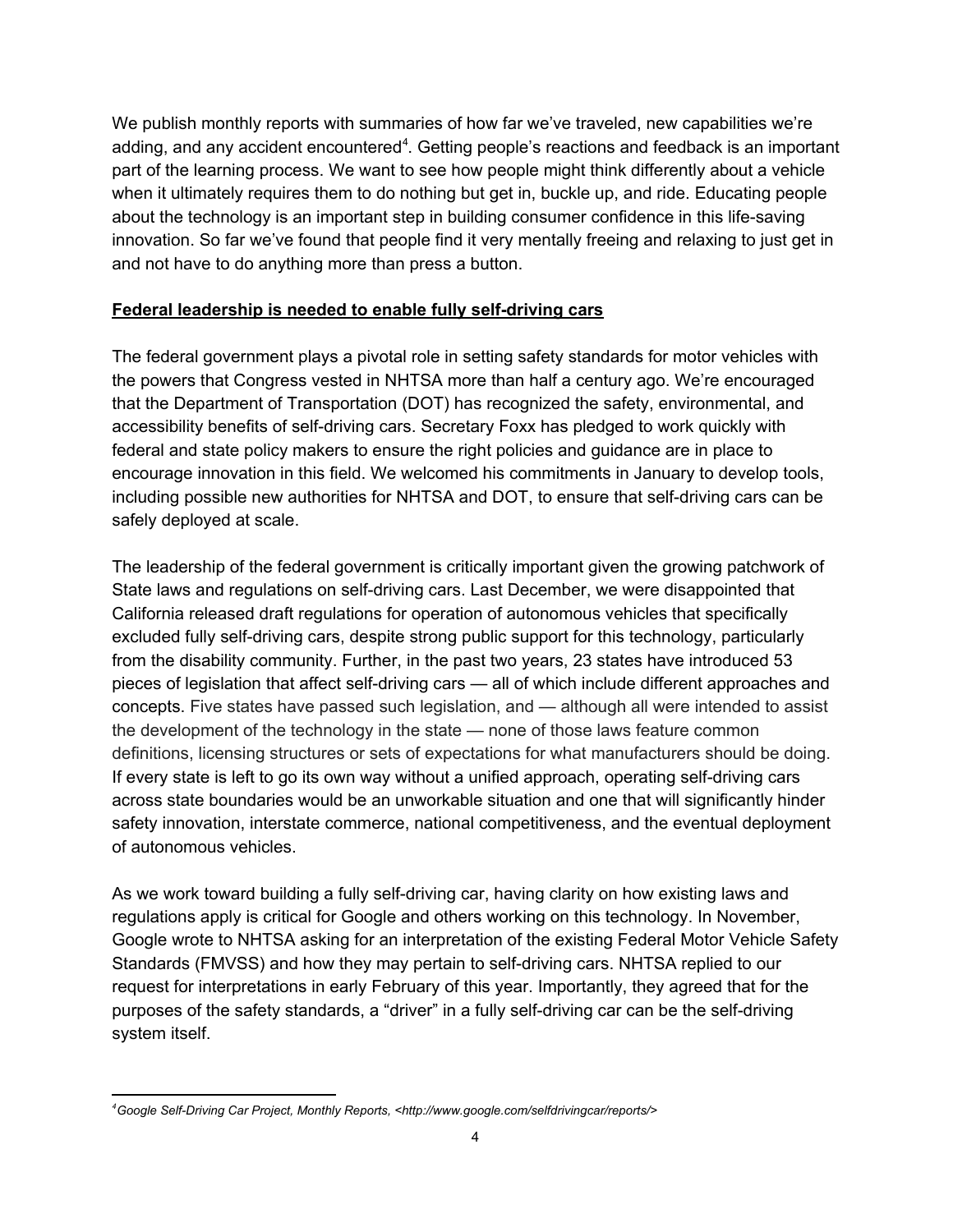While this clarification from NHTSA was a very positive step forward, it does not change the fact that current regulations — including most of the FMVSS — were written at a time when a self-driving car was nothing more than an idea. In certain instances, these current standards are overly prescriptive in ways that could make a fully self-driving car less safe. In situations where the car is safely making 100% of the driving decisions, having controls that allow a passenger to change its trajectory or operate turn signals or headlamps — for which manual controls are currently mandated in the federal standards — may make the operation of the car less safe. As described above, various studies have documented the hazards of having human drivers "switch back" to the task of driving when they are not expecting it. There are also many federal standards that simply are not needed when a human is not operating the vehicle, such as requirements to include a rear view mirror.

NHTSA's reply to our request for interpretation and its 2017 Congressional budget request both highlighted that "[n]ew authorities may be needed when they are necessary to ensure that fully autonomous vehicles, including those designed without a human driver in mind, are deployable in large numbers when demonstrated to provide an equivalent or higher level of safety than is now available."

**We strongly support NHTSA's goals and believe that Congressional action is needed to keep pace with safety technologies being developed by vehicle manufacturers and technology innovators, including fully self-driving cars.** 

**To achieve this goal, we propose that Congress move swiftly to provide the Secretary of Transportation with new authority to approve lifesaving safety innovations. This new authority would permit the deployment of innovative safety technologies that meet or exceed the level of safety required by existing federal standards, while ensuring a prompt and transparent process.**

We look forward to working with this Committee, DOT, and NHTSA to ensure that this type of new authority can effectively achieve the safety and innovation benefits of fully self-driving cars. We also believe that these policy-setting opportunities will help continue U.S. leadership on this technology for the years ahead.

## **Conclusion**

In the coming years, we'd like to explore driving in other cities that can teach us about different types of challenging weather and terrain. We'd also like to run pilot programs to learn what people would like to do with fully self-driving vehicles. If the technology develops as we hope, we'll work with partners to bring this technology into the world safely.

The importance of getting self-driving car technology safely into people's hands is best summed up by those who most need it. During a recent California DMV workshop to discuss the technology, regulators heard from Justin Harford, a man who is legally blind. Justin said: "what